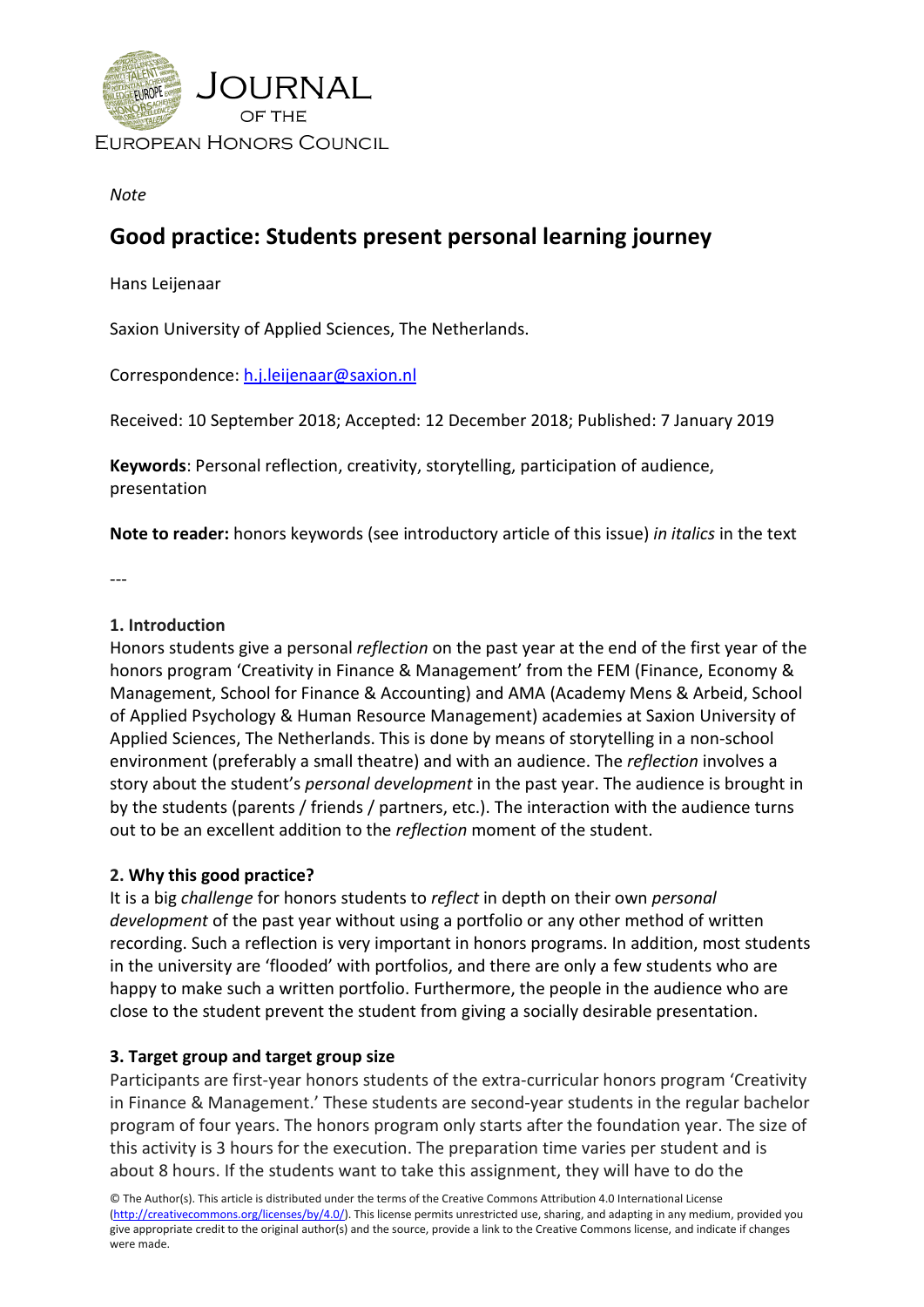complete first year of the honors program (HP). The complete three-year honors program has the size of 30 ECs (which are virtual credits because the program is extra-curricular and comes on top of the regular program) divided over three years.

# **4. Educational design (structure)**

At the end of year one of the honors program, students meet in a small theatre (Vestzaktheater) in the town of Enschede, The Netherlands, in the evening. This is a small, intimate setting (small room, 50 seats). A session usually involves about eight to 10 students, which is the maximum for one evening. The student brings along at least two people who know him / her well and / or are close to him / her (parents, boyfriend / girlfriend, etc.).

The intention is that students tell the audience about their learning journey of the first honors year: What did the student learn from this? What has he / she encountered, what has he / she overcome, what does he / she want to work on? The student does this individually using storytelling. There are only a few guidelines for the student:

- 1. It has to be a personal story
- 2. They have to take an object with them that symbolizes their development and incorporate this object in their story
- 3. It has to be creative
- 4. There must be emotion in it
- 5. The audience (including the people who do not know the student) must get a good, accurate picture of the student.

At the end of the story, called the 'learning journey,' the people in the audience can ask questions. The teacher often starts by asking the persons closest to the student if they recognize the student in the story. Then, other people from the audience can ask questions. The evening is concluded informally with a snack and a drink at the bar of the theatre.

#### **5. Student assessment**

The student and the lecturer give an assessment where the following aspects are taken into account:

- *Creativity* of the presentation
- Use of the chosen object and the link with *personal development*
- *Reflection* in presentation on *own development*
- *Reflective* attitude in question / answer-part

They can grade with insufficient / sufficient / good / excellent. Students assess themselves and, in most cases, the teacher will agree on the self-given grade.

#### **6. Experiences**

Until now, these meetings have been held for four years (so four times) at the end of the first honors year. It is an amazing event. The students generally find it very exciting, and they see the fun in it. The event quickly turns personal, and everyone is engaged - especially the people who are close to the student. It often generates a lot of (positive) emotions and creates an enormous bond. The audience that is brought in always reacts enthusiastically and parents are especially impressed by both the teaching method and the presentation of their son / daughter. The interaction with the audience is an excellent addition to this *reflective* moment of the student; not only the people who are closest to the student can give a reaction, but the rest of the audience will ask questions as well, showing genuine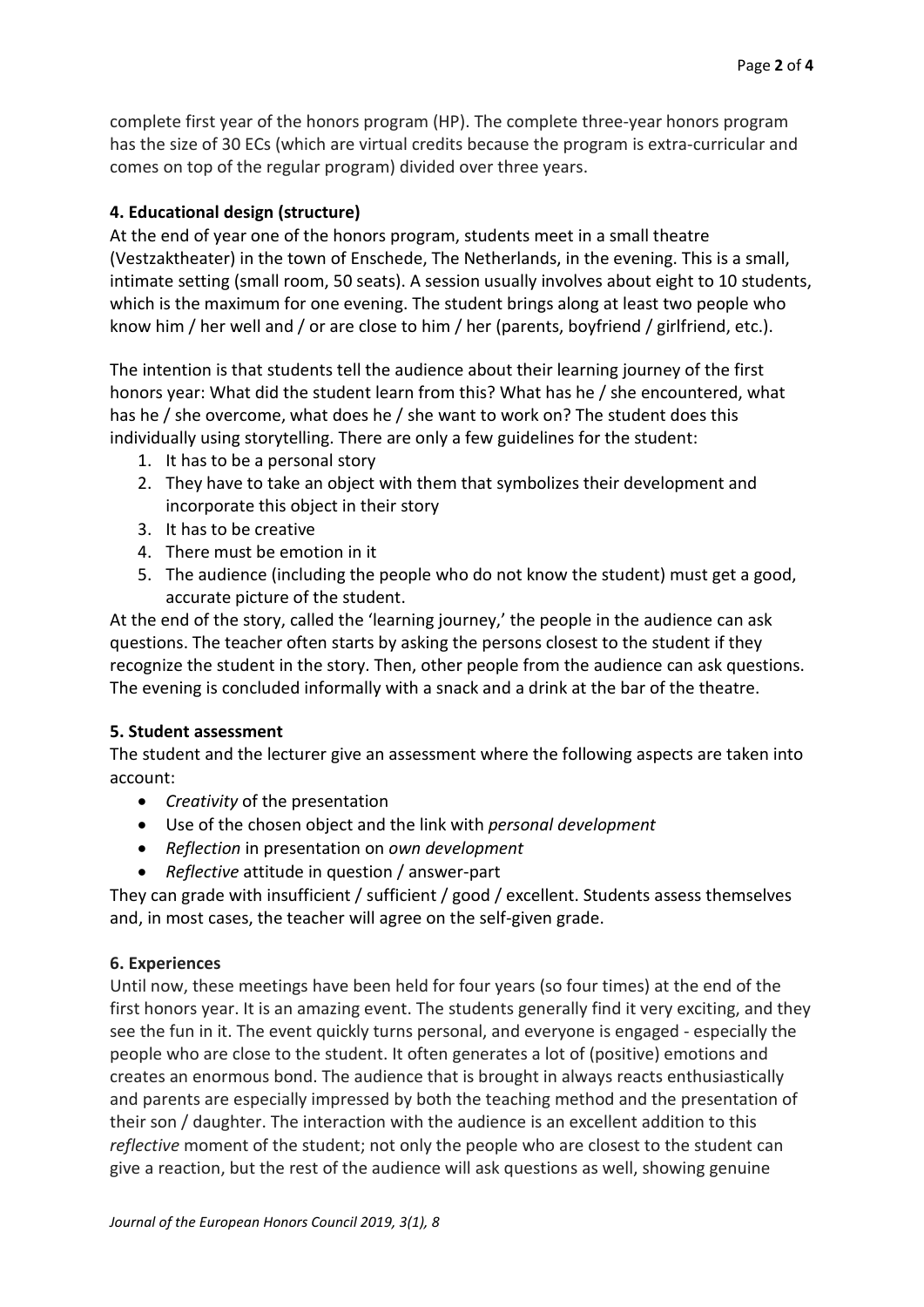interest.

# **7. Time requirement for teachers**

Students have to do the main part of the 'work,' so the time necessary for the teacher is very limited. The teacher provides a good introduction of the assignment, makes a reservation for the theatre, and supervises the evening.

## **8. Tips for teachers**

Give students free rein as much as possible; do not prepare anything. Check whether students are indeed preparing (just ask; they do not have to show anything) and ask if they will take people with them (this is very important!). Let it happen that evening, let it originate, and let it grow. As a teacher, you will talk in between the presentations, you will give the audience the opportunity to participate, and you will monitor time. In order to get the public acquainted, it is nice to do some 'exercises' with the audience first to create a confidential atmosphere. For example, everyone goes on stage and makes a row based on height or on the basis of age (even better: you are not allowed to talk!) - or, walk around, shake hands with someone you do not know, and introduce yourself in one minute.

## **9. Tips for students**

The teacher gives the following advice to his students: 'Let's really see what you stand for and who you are. Link the object that you take with you to your own development (often as a metaphor). Be surprising, show emotion, and do not be afraid.'

## **10. Transfer to other programs**

This approach is very suitable for other honors programs, but it does require a somewhat greater ability of the student for self-*reflection*. It is important that, in the first honors year, confidence has grown so that the student is not afraid to step out of his / her comfort zone and that the student has shown more of himself or herself and has been able to practice with all kinds of educational methods. What can be learned from this and can be applied to regular education is that all students, including the students who show no interest in self*reflection* or have difficulties in writing a thorough self-*reflective* report, are particularly capable of *reflecting* in this way, once they are given the freedom and coached in the right way.

# **11. References, additional information and relation with Circle of Talent Development**

#### Relation with Circle of Talent Development

In the introductory article of this issue of *JEHC*, the 'Circle of Talent Development' has been described. Based on interviews with forty honors students and literature about honors programs, it reflects relevant activities of students regarding the development of their talents in an honors program. The author of this note has been asked to score the good practice in relation to the activities in the Circle of Talent Development. The meaning of the scores is: + = somewhat important; ++ = moderately important; +++ = very important; - = not applicable or irrelevant. The scores are intended to illustrate the strengths of a good practice for the reader.